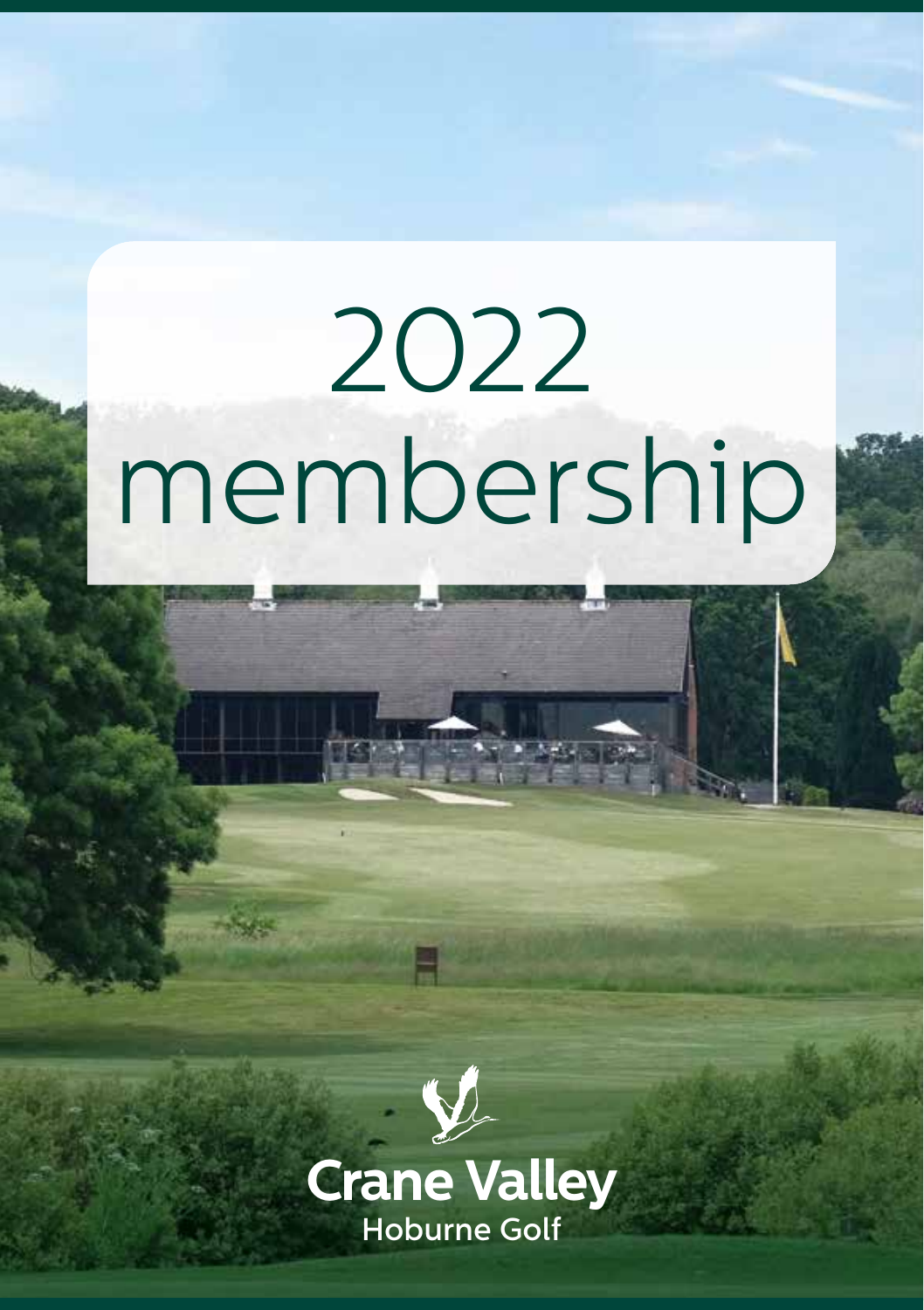## **Corporate membership**

Designed for companies who like to entertain clients or reward colleagues on the golf course. Our clubhouse facilities and restaurant also provide a great environment to do business when not playing golf.

## **£1,835** + VAT (includes course sign)

- > Play all 3 Hoburne golf courses
- > 1 four ball per day at a Hoburne Golf Course (Bulbury Woods, Crane Valley, Hurtmore), 7 days a week (weekend tee-off from 12pm only)
- > 1 course sign to promote your business
- > 10% discount in shop
- > Discount on golf buggy hire
- > 10% discount on half and full day meeting room hire at all 3 clubs
- 17.5% discount on food and drinks
- > Corporate day for 20 people (golf only). Mon to Thurs after 11.30am

## **Sponsor a hole**

A fantastic opportunity to promote your business to our passing visitors and members, visible to more than 30,000 people per year.

## **OPTION 1 £995** + VAT (includes course sign)

- > Includes one year of hole sponsorship, (hole selection dependant on availability)
- 
- > 17.5% discount on food & drink golf clubs
- > Guests invited at member's guest rates
- > Discount on golf buggy hire  $\longrightarrow 1 \times 7$  day membership offering free golf at any of our 3 Hoburne

## **OPTION 2 £775** + VAT (includes course sign)

- > Includes one year of hole sponsorship, (hole selection dependant on availability)
- > 20 Tee Times vouchers valid to use within 1 year

#### Office use only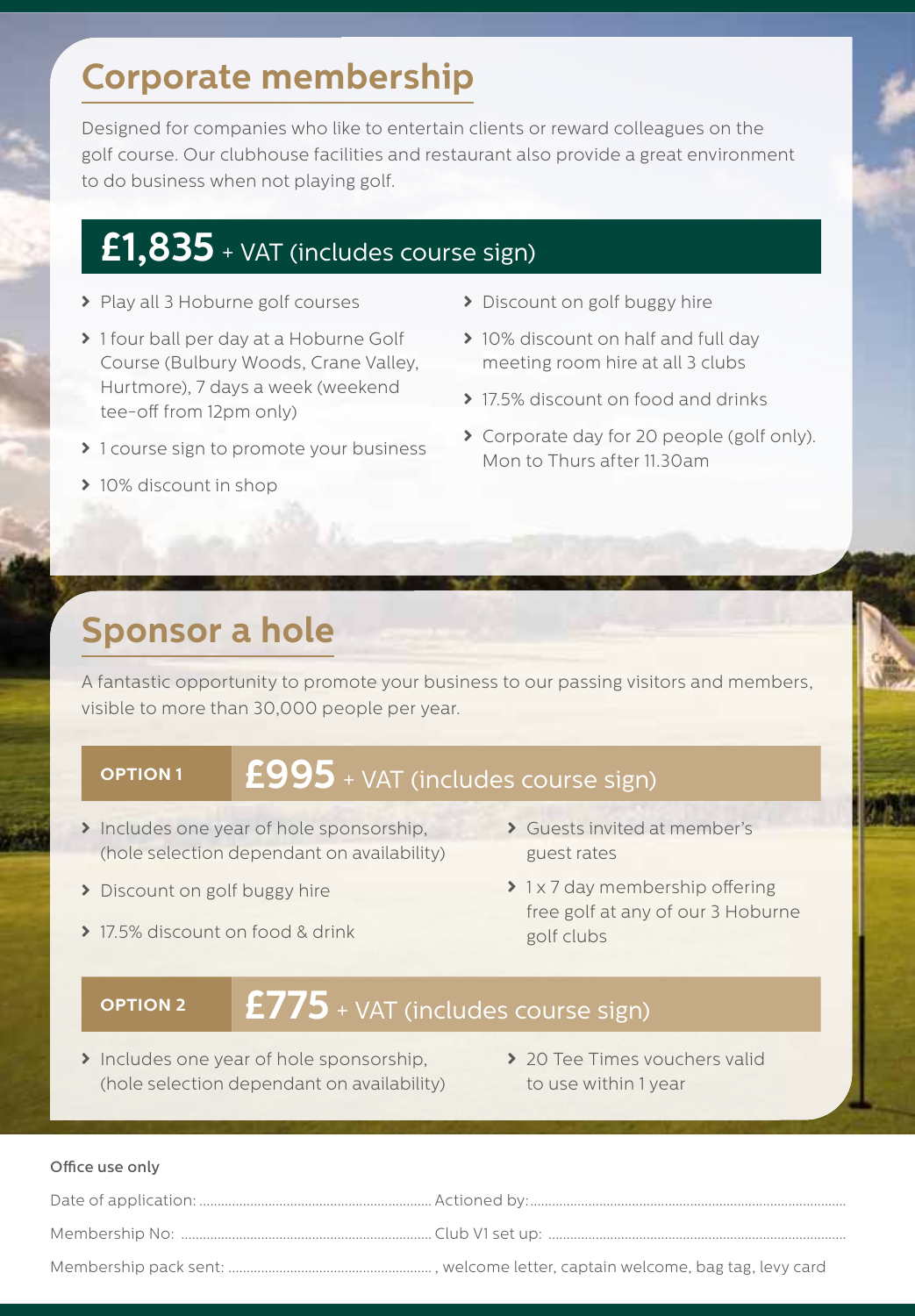## **Membership benefits**

| Membership ty | $d$ ay<br>$\sim$ | $d$ ay<br>LO. | 80 Plus      | 45)<br>$\mathbf{I}$<br>Intermediate Plus (36 | 35)<br>Intermediate (26 | 25)<br>$\mathbf{I}$<br>Colt Plus (22 | 21)<br>$\mathbf{I}$<br>Colt (18 | $-17$<br>Junior (13 | Junior (up to 12 years) | Flexi Plus   | Woodland     | Social       |                                                                 |  |  |  |
|---------------|------------------|---------------|--------------|----------------------------------------------|-------------------------|--------------------------------------|---------------------------------|---------------------|-------------------------|--------------|--------------|--------------|-----------------------------------------------------------------|--|--|--|
|               | £1095            | £995          | £775         | £815                                         | £665                    | £445                                 | £235                            | £75                 | £45                     | £255         | £299         | £30          | Mens and ladies fee                                             |  |  |  |
|               | £50              | £50           | £50          | £50                                          | £50                     | £25                                  | £25                             | N/A                 | N/A                     | £25          | £25          | N/A          | Joining Fee (applicable to new joining member)                  |  |  |  |
|               | £40              | £25           |              |                                              |                         |                                      |                                 |                     |                         |              |              |              | Membership card top up                                          |  |  |  |
|               | £40              | £25           |              |                                              |                         |                                      |                                 |                     |                         |              |              |              | Additional membership card top up for Partners & Seniors (65+)  |  |  |  |
|               | $\checkmark$     | $\checkmark$  | $\checkmark$ | $\checkmark$                                 | $\checkmark$            | $\checkmark$                         |                                 |                     |                         | $\ast$       |              |              | Play all 3 Hoburne golf courses (10 day tee booking preference) |  |  |  |
|               | $\checkmark$     | $\checkmark$  | $\checkmark$ | $\checkmark$                                 | $\checkmark$            | ✓                                    | $\checkmark$                    | ✓                   | $\checkmark$            | $\ast$       | $\checkmark$ |              | No green fees                                                   |  |  |  |
|               | $\checkmark$     | $\checkmark$  | $\checkmark$ | $\checkmark$                                 | $\checkmark$            | ✓                                    | $\checkmark$                    | $\checkmark$        | $\checkmark$            | $\checkmark$ | $\checkmark$ |              | 14 day tee booking preference                                   |  |  |  |
|               | $\checkmark$     | $\checkmark$  | $\checkmark$ | $\checkmark$                                 | $\checkmark$            | ✓                                    | $\checkmark$                    | $\checkmark$        | $\checkmark$            | $\checkmark$ | $\checkmark$ |              | Gain a handicap                                                 |  |  |  |
|               | $\checkmark$     | $\checkmark$  | $\checkmark$ | $\checkmark$                                 | $\checkmark$            | ✓                                    | $\checkmark$                    | $\checkmark$        |                         | $\checkmark$ | $\checkmark$ |              | Includes EGU and County Fee                                     |  |  |  |
|               | $\checkmark$     | $\checkmark$  | $\checkmark$ | $\checkmark$                                 | $\checkmark$            | $\checkmark$                         | $\checkmark$                    | $\checkmark$        | $\checkmark$            | $\checkmark$ | $\checkmark$ |              | Club Competitions                                               |  |  |  |
|               | $\checkmark$     | $\checkmark$  |              |                                              |                         |                                      |                                 |                     |                         |              |              |              | 17.5% discount on food and drink                                |  |  |  |
|               |                  |               | $\checkmark$ | $\checkmark$                                 | $\checkmark$            |                                      |                                 |                     |                         |              |              | $\checkmark$ | 15% discount on food and drink                                  |  |  |  |
|               |                  |               |              |                                              |                         | $\checkmark$                         | $\checkmark$                    | $\checkmark$        | $\checkmark$            | $\checkmark$ | $\checkmark$ |              | 10% discount on food and drink                                  |  |  |  |
|               | $\checkmark$     | $\checkmark$  | $\checkmark$ | $\checkmark$                                 | $\checkmark$            | $\checkmark$                         | $\checkmark$                    | $\checkmark$        | $\checkmark$            | $\checkmark$ | $\checkmark$ | $\checkmark$ | 10% discount in shopt                                           |  |  |  |
|               |                  | $\checkmark$  | $\checkmark$ | $\checkmark$                                 | $\checkmark$            | $\checkmark$                         | $\checkmark$                    | $\checkmark$        | $\checkmark$            | $\checkmark$ | $\checkmark$ |              | Members' guest rates                                            |  |  |  |
|               | $\checkmark$     | $\checkmark$  | $\checkmark$ | $\checkmark$                                 | $\checkmark$            | $\checkmark$                         | $\checkmark$                    | $\checkmark$        | $\checkmark$            | $\checkmark$ | $\checkmark$ |              | Discount on golf buggy hire                                     |  |  |  |
|               |                  |               |              |                                              |                         |                                      |                                 |                     |                         | 3            |              |              | Complimentary rounds                                            |  |  |  |
|               | $\checkmark$     | $\checkmark$  |              |                                              |                         |                                      |                                 |                     |                         |              |              |              | Off-site benefits                                               |  |  |  |
|               |                  |               |              |                                              |                         |                                      |                                 |                     |                         |              |              |              | Access reciprocal courses                                       |  |  |  |
|               |                  |               |              |                                              |                         |                                      |                                 |                     |                         |              |              |              |                                                                 |  |  |  |

5 day members shall be entitled to use the course Monday to Friday, excluding statutory bank holidays. 5 day members are entitled to use the course on weekends and bank holidays, subject to payment of the appropriate green fees.

## **A choice of three great courses to play**

We are very aware that people want different things from their memberships. So, whether you are a committed seven days a week player or prefer to squeeze in a quick round after work, we have a package available for you.

### **Benefits include:**

- $\geq$  27 holes of golf
- > Play all 3 Hoburne Golf courses including Bulbury Woods in Dorset and Hurtmore in Surrey
- $\blacktriangleright$  Membership can start at any time during the year
- > 14 day tee booking preference
- $\blacktriangleright$  Regular competitions through out the year
- > Discounted green fee rates for your guests
- > Discount on golf buggy hire
- > Free Wi-Fi in the clubhouse
- $\triangleright$  Off-site benefits
- $\triangleright$  We also offer a calendar of social events throughout the year, open to members and their guests.
- > Spread the cost of your membership fees into monthly instalments. Please ask for more information.

\* Up to £21 off per round

† Not applicable to discounted items, trolleys or hardware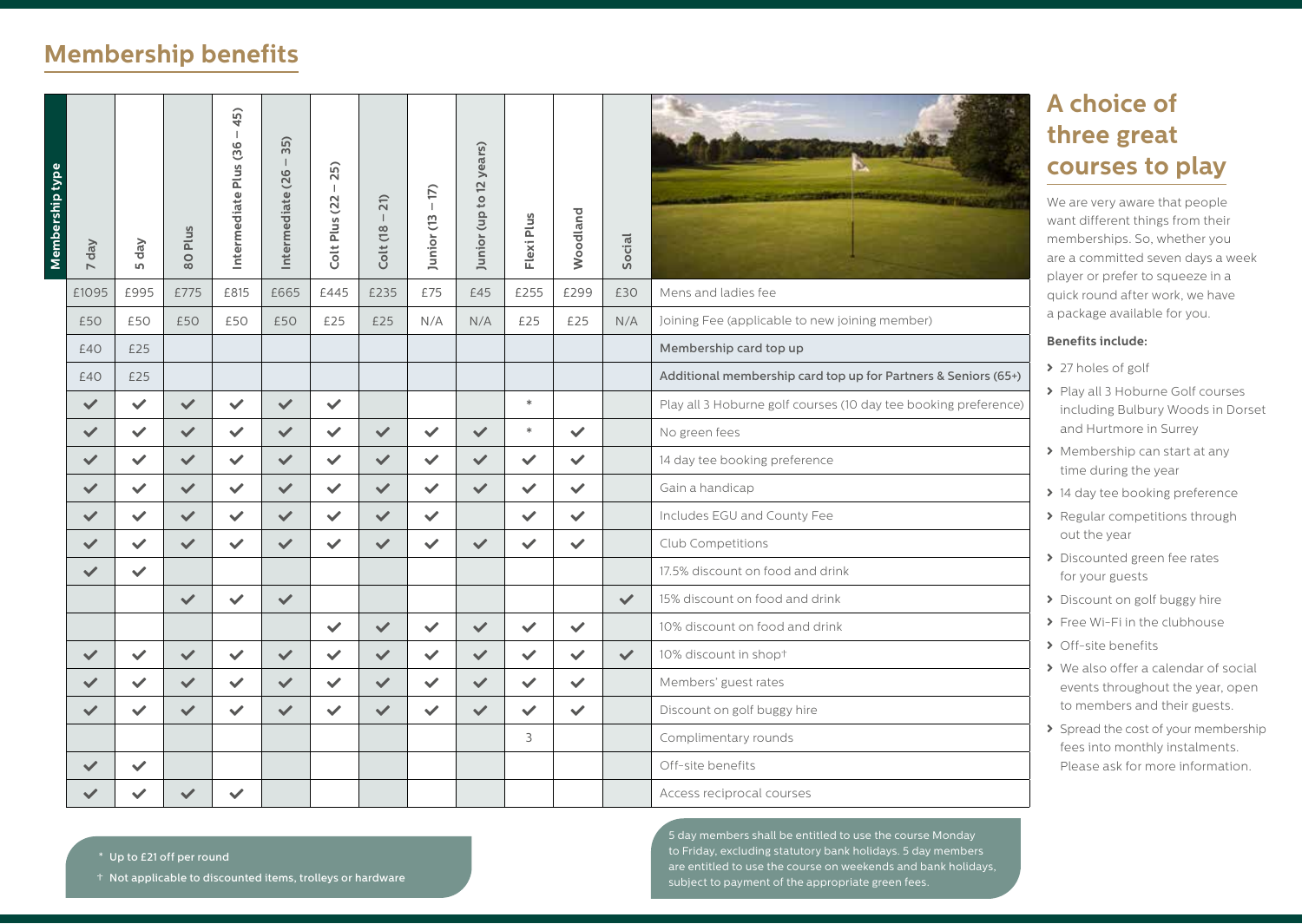## **Membership application form**

Please fill in form below with your details and membership option.

| Full name:                                                                                                                                                                             | Title                                    |  |  |  |  |  |  |  |  |  |
|----------------------------------------------------------------------------------------------------------------------------------------------------------------------------------------|------------------------------------------|--|--|--|--|--|--|--|--|--|
| Company name:                                                                                                                                                                          |                                          |  |  |  |  |  |  |  |  |  |
| Address:                                                                                                                                                                               |                                          |  |  |  |  |  |  |  |  |  |
|                                                                                                                                                                                        |                                          |  |  |  |  |  |  |  |  |  |
| Postcode:<br>Tel no. (home):                                                                                                                                                           |                                          |  |  |  |  |  |  |  |  |  |
| Mobile no:                                                                                                                                                                             | Date of birth:                           |  |  |  |  |  |  |  |  |  |
| Email address:                                                                                                                                                                         |                                          |  |  |  |  |  |  |  |  |  |
| Please state how or where you heard about us:                                                                                                                                          |                                          |  |  |  |  |  |  |  |  |  |
| Membership type:<br>Please tick appropriate membership option                                                                                                                          |                                          |  |  |  |  |  |  |  |  |  |
| Intermediate<br>Junior<br>7 Dav<br>Colt                                                                                                                                                | Hole sponsor 1<br>Corporate<br>Social    |  |  |  |  |  |  |  |  |  |
| Intermediate Plus<br>Colt Plus<br>80 Plus<br>5 Day                                                                                                                                     | Woodland<br>Hole sponsor 2<br>Flexi Plus |  |  |  |  |  |  |  |  |  |
|                                                                                                                                                                                        |                                          |  |  |  |  |  |  |  |  |  |
| Payment enclosed £                                                                                                                                                                     |                                          |  |  |  |  |  |  |  |  |  |
| Please state either                                                                                                                                                                    |                                          |  |  |  |  |  |  |  |  |  |
|                                                                                                                                                                                        |                                          |  |  |  |  |  |  |  |  |  |
|                                                                                                                                                                                        |                                          |  |  |  |  |  |  |  |  |  |
|                                                                                                                                                                                        |                                          |  |  |  |  |  |  |  |  |  |
| Yes I                                                                                                                                                                                  |                                          |  |  |  |  |  |  |  |  |  |
|                                                                                                                                                                                        |                                          |  |  |  |  |  |  |  |  |  |
| Signed:                                                                                                                                                                                | Date:                                    |  |  |  |  |  |  |  |  |  |
| After completing please return to:<br>Crane Valley Golf Club, The Clubhouse, Verwood, Dorset BH31 7LH                                                                                  |                                          |  |  |  |  |  |  |  |  |  |
| Please read our privacy policy which describes how we will use your personal data. Visit hoburne.com/privacy-policy.                                                                   |                                          |  |  |  |  |  |  |  |  |  |
| Telephone<br><b>SMS</b><br>Email<br>Post<br>Please tick here if you would like us to contact you with information<br>about goods and services which we feel may be of interest to you. |                                          |  |  |  |  |  |  |  |  |  |
| I agree that my membership will be subject to the membership terms and conditions and club rules<br>as shown on the club website.                                                      |                                          |  |  |  |  |  |  |  |  |  |